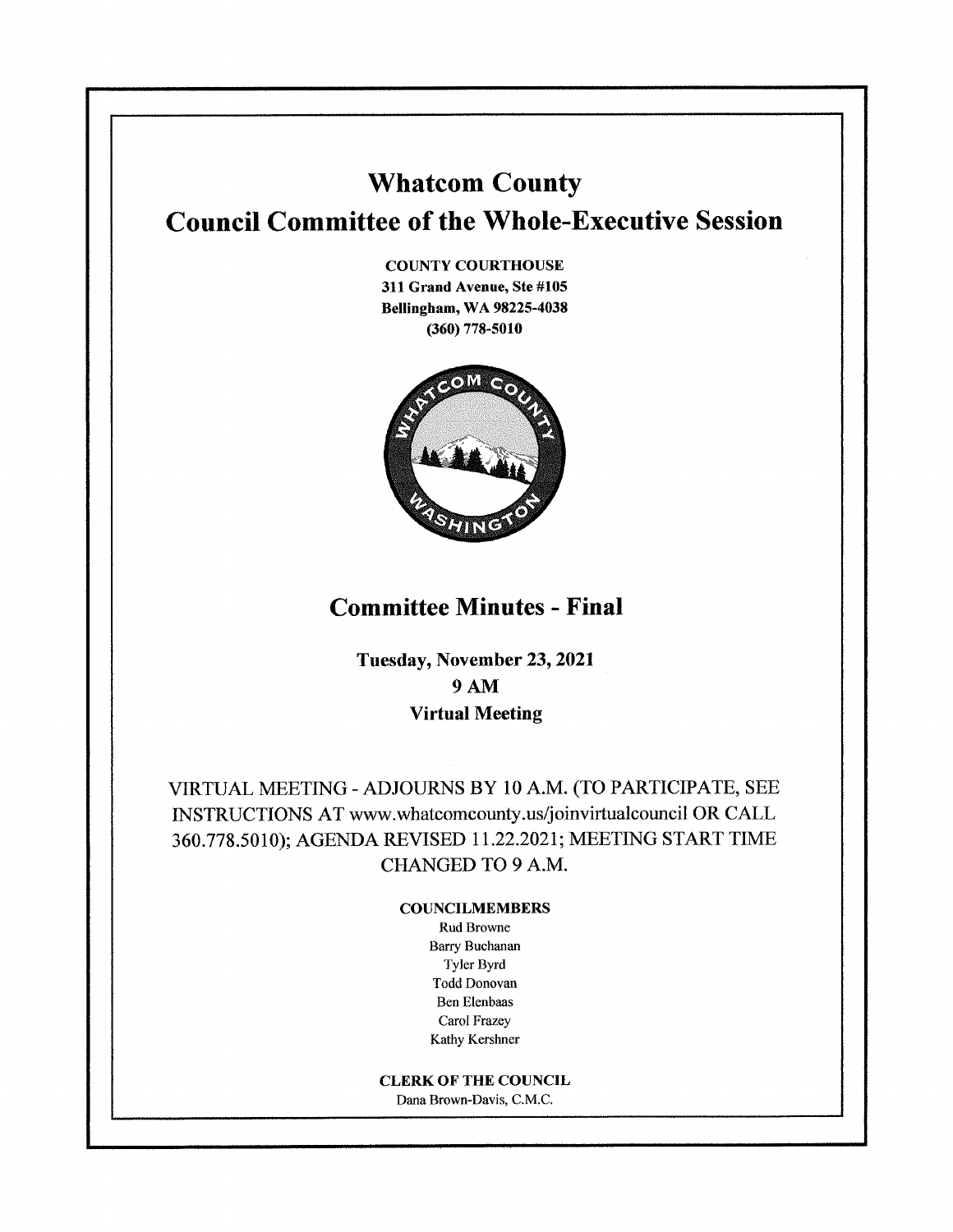### **Call To Order**

Council Chair Barry Buchanan called the meeting to order at 9:02 a.m. in a virtual meeting.

#### **Roll Call**

*Clerk's note:* Elenbaas was not present for the vote to go into Executive Session or for the first item but was present for the second agenda item.

**Present:** 7 - Rud Browne, Barry Buchanan, Tyler Byrd, Todd Donovan, Ben Elenbaas, Carol Frazey, and Kathy Kershner

**Absent:** None

#### **Announcements**

#### **Committee Discussion**

|    |            | <b>Attorneys Present: Karen Frakes and Royce Buckingham.</b><br>Buchanan stated that discussion of agenda item one and two may take place<br>in executive session pursuant to RCW $42.30.110(1)(i)$ . Executive session<br>will conclude no later than 10 a.m. If the meeting extends beyond the stated<br>conclusion time, Council Staff will make a public announcement. |
|----|------------|----------------------------------------------------------------------------------------------------------------------------------------------------------------------------------------------------------------------------------------------------------------------------------------------------------------------------------------------------------------------------|
|    |            | <b>Byrd moved</b> to go into executive session until no later than 10 a.m. to<br>discuss the agenda items pursuant to the RCW citation as announced by the<br>Council Chair. The motion was seconded by Donovan.                                                                                                                                                           |
|    |            | The motion carried by the following vote:<br>Aye: 6 - Browne, Buchanan, Byrd, Donovan, Frazey, and Kershner<br>Nay: $0$<br><b>Temporarily out of the Meeting: 1 - Elenbaas</b>                                                                                                                                                                                             |
| 1. | AB2021-660 | Discussion of pending litigation with Chief Civil Deputy Prosecutor Karen Frakes:<br>Whatcom Farm Bureau, et al. v. Whatcom County, GMHB Case No. 18-2-0001<br>[Discussion of this item may take place in executive session (closed to the public)<br>pursuant to RCW 42.30.110(1)(i)]                                                                                     |
|    |            | This agenda item was DISCUSSED.                                                                                                                                                                                                                                                                                                                                            |

#### **Items Added by Revision**

1. AB2021-703 Discussion with Civil Deputy Prosecutor Royce Buckingham regarding Petrogas SEPA permit #2016-00004 [discussion of this item may take place in executive session (closed to the public) pursuant to RCW  $42.30.110(1)(i)$ 

#### **This agenda item was DISCUSSED.**